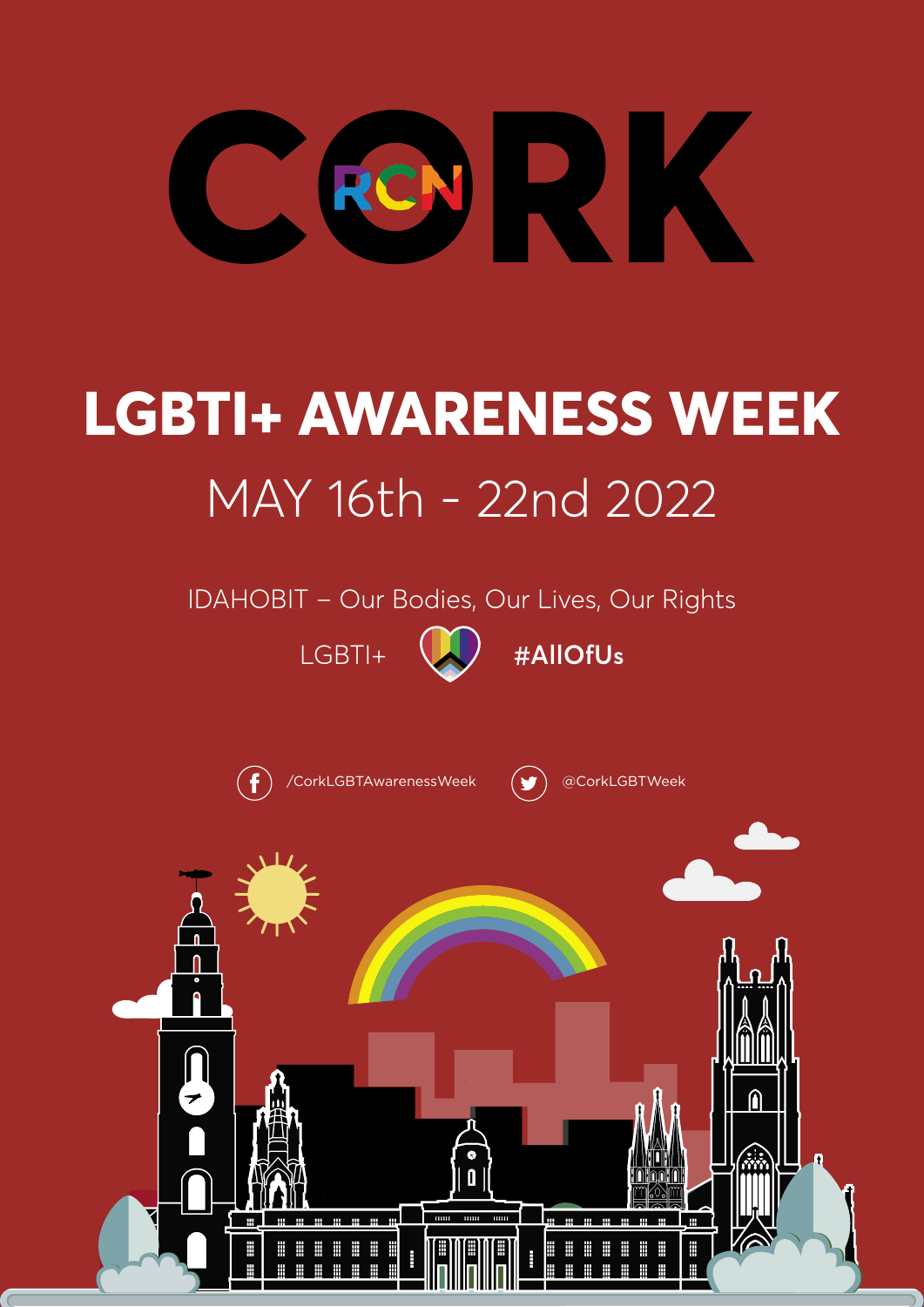Cork City marks May 17th, the International Day Against Homophobia, Transphobia and Biphobia annually by organising an LGBTI+ Awareness Week to coincide with IDAHOBIT

Cork's LGBTI+ InterAgency Group has representation from all of the public agencies, LGBTI+ ngos and community representatives: this week we come together to challenge homophobia, transphobia and biphobia and to demonstrate the solidarity of the city with LGBTI+ communities, here and globally.

 In earlier years we celebrated the enormous progress made to enshrine LGBTI+ rights, more recently in examples full open embodied lives in their chosen from across the world , we have seen how there are no guarantees that this progress will continue and many hard won rights are instead being eroded . This highlights how important it is to work collectively and collaboratively on #LGBTI+ issues because combatting homophobia and transphobia is a responsibility for all of us: the city,

our council and public agencies, our communities and LGBTI+ ngos and every single one of us. Every year since 2015 we've been asked "why do we need an LGBTI+ awareness week now, isn't it all grand, hasn't equality been achieved? Sadly the answer is no and so we will mark the International Day Against Homophobia, Transphobia and Biphobia in Cork from May 16th to May 22nd with events on the theme of Our Bodies, Our Lives, Our Rights.

5pm – 6.30pm Readings by Phillipa Ryder and Fiona Leigh Followed by a Q&A with the authors Venue: Cork City Library

In a world grown increasingly intolerant and threatening, the importance of marking IDAHOBIT is essential: this year's theme speaks of the need for LGBTI+ communities to be free to live sexual orientation or gender identity, free from fear, free from violence, free from so-called conversion therapies and free to enjoy their full human rights.

#### IDAHOBIT - Our Bodies, Our Lives, Our Rights

#### **MONDAY 16TH MAY**

|          | A.45pm - 6pm LGBTI+ Awareness Week launch<br>- Millenium Hall                                                                                |
|----------|----------------------------------------------------------------------------------------------------------------------------------------------|
| ે 4.45pm | Raising Rainbow Flag<br>at Cork City Hall                                                                                                    |
| ි 5pm    | Launch of LGBTI+ Week.<br><b>Music:</b> Choral ConFusion                                                                                     |
|          | Formal launch of LGBTI+<br>Week by Lord Mayor<br>Cllr Colm Kelleher                                                                          |
|          | Video Address Mayor<br>London Breed, City & County<br>of San Francisco<br>Remembering our LGBTI+<br>InterAgency Colleague<br>Tony Power, RIP |
| 5.45pm   | Reception                                                                                                                                    |

#### **TUESDAY 17TH MAY – IDAHOBIT 2022**

Ceremonial Raising of Flags Across Cork City & County Cork County Hall by Mayor of Cork Naval Base Haulbowline, Cork ETB Main Office, Youghal Urban Municipal Council, City Central Library, HSE Campus Flag Raising, Community Flag Raising St Finbarrs Hurling & Football Club

#### **WEDNESDAY 18TH MAY**

10am - 1pm IDAHOBIT Seminar: Our Bodies, Our Lives, Our Rights **Venue:** The Address Hotel, Military Hill Presentations: Office for Transgender Initiatives,

Mayor's Office, San Francisco and Manuel Rosas Vazquez Co-ordinator Rainbow Cities Network

#### Panel Discussion:

Margaret McKieran, MUH;Kate Moynihan LINC; Ailsa Spindler Gay Project, Sinead Lucey FLAC Eventbrite - IDAHOBIT Seminar

7pm – 8.30pm Stronger Together: An An

International Discussion on combating homophobia, transphobia and biphobia. Panalists from Washington D.C. and Cork City

#### **THURSDAY 17TH MAY**

#### **FRIDAY 20th MAY**

| O<br>Venue:    | Culture Night at Triskel,<br>Cork City                        |
|----------------|---------------------------------------------------------------|
| <b>⊙7:30pm</b> | Reception & Welcome                                           |
| ⊙8pm           | Lola and The Sea                                              |
|                | Culture Night Cork County<br>Eventbrite - LGBTI Culture Night |

#### **SATURDAY 21st MAY**

| $\odot$ 2pm – 5pm | Rainbow Picnic in the<br><b>Peoples Park</b>                                                           |
|-------------------|--------------------------------------------------------------------------------------------------------|
| 2.15pm            | <b>Formal Opening of Picnic:</b><br>Lord Mayor Cllr Colm Kelleher                                      |
|                   | Music: Barrack St Band,<br>Shandon Ukuleles, Cork<br>Academy of Music                                  |
|                   | Information Stands: Gay<br>Project, LINC, Cumann na<br>Daoine - Seeding the County,<br>Skibbereeen FRC |
|                   | Active Play for children of all<br>ages: Cork Sports Partnership                                       |
|                   | OutLit Outdoors: LGBTI<br><b>Bookclub</b>                                                              |
|                   | abbilities.                                                                                            |

#### **SUNDAY 22nd MAY**

| 10.15pm | <b>IDAHOT/IDAHOBIT Day Service</b><br><b>St Annes Shandon</b>                                                                                                                                                                                |
|---------|----------------------------------------------------------------------------------------------------------------------------------------------------------------------------------------------------------------------------------------------|
|         | <b>Idahobit Day Address:</b><br>Rev Stephen Foster, North<br><b>Tipperary Methodist Community</b><br>& member of Amach le Dia                                                                                                                |
|         | Amach le Dia is an ecumenical<br>space for LGBTIQ+ Christians<br>and their allies to come<br>together in their faith and to<br>worship together. The group<br>does not believe that being<br>LGBTIQ+ and being Christian<br>is contradictory |

#### FOR MORE INFORMATION: See our social channels



facebook.com/CorkLgbtAwarenessWeek/ @CorkLGBTweek

#CorkLGBTI22 #IDAHOBIT

**Programme 2022**



## **LGB with the T**

### Join us for a cuppa and a chat:

information & support available

#### An event as part of County Cork LGBTI+ Awareness Week

Members of the County Cork Interagency LGBT+ Network will host coffee mornings across the county: check out your local Family Resource or Community Centre's!

Cumann na Daoine, Youghal, Tuesday May 17th from 1-3pm in the Community Café Skibbereen FRC welcome you on Weds May 18th from 9:30-1:30pm Skibbereen FRC LGBTI+ Movie Night for Adults (18+) on Thursday May 18th at 7pm

*LGBTI+ people are always welcome in our centre, across all our services*